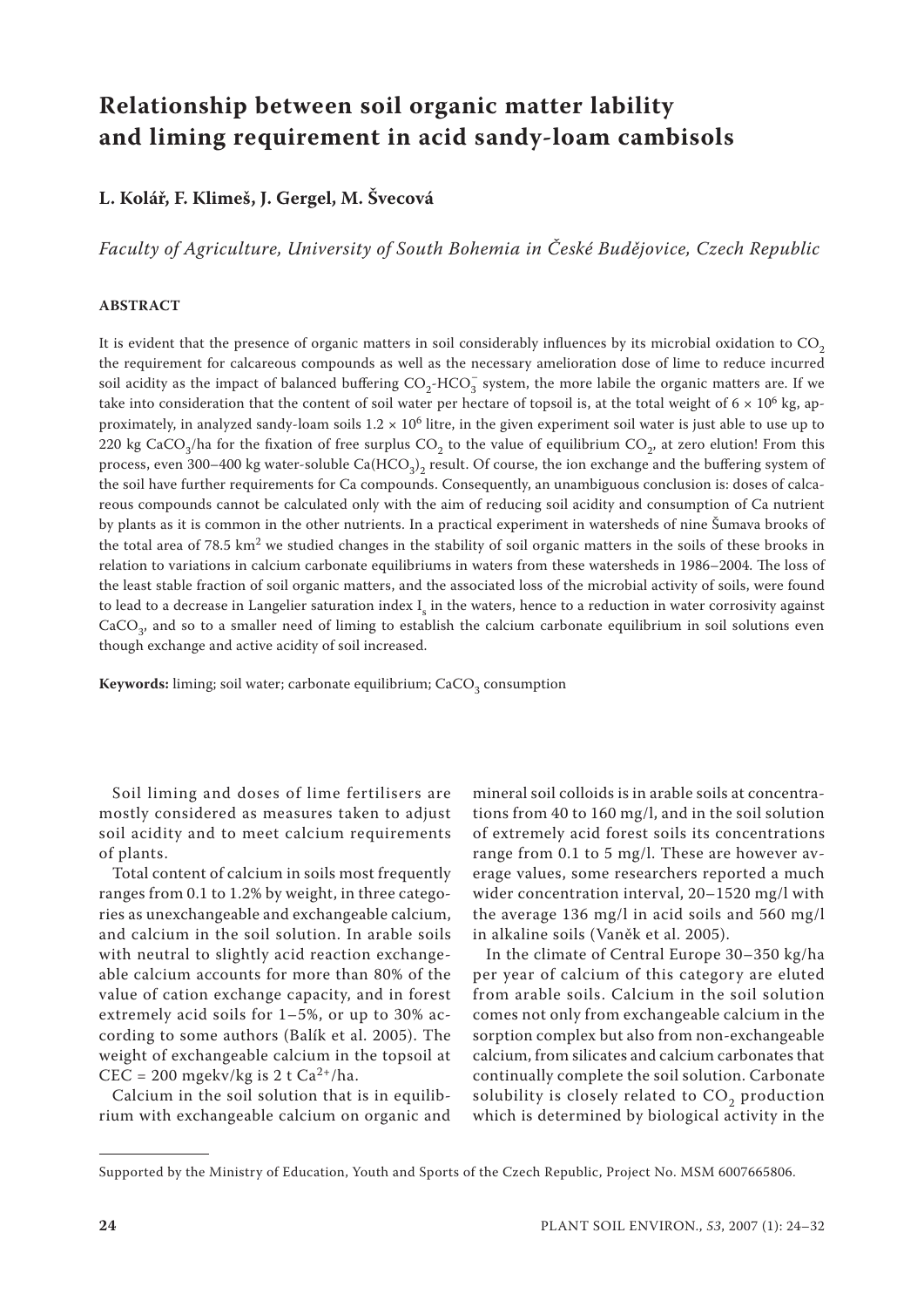soil, mainly during mineralisation of labile soil organic matters (Kolář et al. 2005b).

A high amount of Ca-compounds is necessary to establish the carbonate equilibrium  ${[CO_2]}_e$ –  $\text{HCO}_3^-$  in soil water (it markedly increases  $\text{Ca}^{2+}$ losses by elution) and to create the own buffering system of soil water, which further increases the consumption of Ca-compounds. Rainfalls and corresponding elutions lead to a permanent repetition of these processes. An important role is played by  $CO<sub>2</sub>$  concentration in the equilibrium system solid phase of soil – soil water – soil air, which is expressed by its partial pressure.

Balík et al. (2005) reported the pH values in the system soil – water in relation to the partial pressure of  $CO<sub>2</sub>$  in the air, which is in equilibrium with this system (Table 1).

Partial pressure of  $CO<sub>2</sub>$ , corresponding to the given composition of water, makes it possible to evaluate the degree of water saturation in relation to soil air:

$$
\log p_{CO_2} = \log a_{HCO_3^-} - pH - \log K_0K_1
$$

 $K_0$  is the equilibrium constant of the equation:

$$
CO_2 + H_2O = H_2CO_3
$$
  
-log K<sub>0</sub> (25°C) = 1.47

 $\mathbf{K}_1$  is the equilibrium constant of the equation:

 $H_2CO_3 = H^+ + HCO_3^ -log K_1 (25^{\circ}C) = 6.34 - 6.46$ 

The values of both constants depend on temperature according to the relations:

 $-\log K_0 = 1.113 + 1.672.10^{-2} t - 1.051.10^{-4} t^2$  $-\log K_1 = 6.576 - 1.250.10^{-2} t + 1.405.10^{-4} t^2$ 

About 99% of  $CO<sub>2</sub>$  is dissolved in water in a molecular form, only about 1% reacts with  $H<sub>2</sub>O$  while  $H_2CO_3$  is formed. Dissolved CO<sub>2</sub> is "free carbon

Table 1. pH in the system soil – water in relation to partial pressure of  $CO<sub>2</sub>$  in equilibrium air

|                                | Partial pressure of $CO2$ (kPa) |     |     |     |  |  |  |  |  |  |  |
|--------------------------------|---------------------------------|-----|-----|-----|--|--|--|--|--|--|--|
|                                | 0.03                            | 0.1 | 1.0 | 10  |  |  |  |  |  |  |  |
| Soil with 9% $CaCO3$           | 8.3                             | 8.0 | 7.4 | 6.7 |  |  |  |  |  |  |  |
| Soil without CaCO <sub>3</sub> | 6.9                             | 6,7 | 6.4 | 6.0 |  |  |  |  |  |  |  |
| Distilled water                | 5.7                             | 5.4 | 4.9 | 4.4 |  |  |  |  |  |  |  |

dioxide" and it is the sum of concentrations of freely hydrated carbon dioxide  $[CO<sub>2</sub>(aq)]$  and  $H<sub>2</sub>CO<sub>3</sub>$ . In literature it is often designated by the symbol  $\rm H_2CO_3^*$  (Pitter 1981). The first dissociation constant  $K<sub>1</sub>$  is only an apparent dissociation constant because its numerical value is also related to the mixture of  $CO<sub>2</sub>(aq)$  and  $H<sub>2</sub>CO<sub>3</sub>$ . In computations the concentration of free  $CO<sub>2</sub>$  is substituted into equations.  $H_2CO_3$  is in fact a medium-strong acid with the approximate value of the first dissociation constant  $1 \times 10^{-3.5}$ .

Ion forms of  $CO_2$  are the ions  $HCO_3^-$  and  $CO_3^{2-}$ , i.e. "bound"  $CO<sub>2</sub>$ , which is hydrogen-carbonate and carbonate. The sum of all three forms of  $CO<sub>2</sub>$ , free and both forms of bound  $CO<sub>2</sub>$ , is designated as "total  $CO_2$ ".

The open carbonate system with constant partial pressure of  $CO<sub>2</sub>$  can be described by the combination of equations for distribution coefficients of free  $CO_2$ , HCO<sub>3</sub> and CO<sub>3</sub><sup>2</sup> by Henry's law:

$$
[H_2CO_3^*] = K_H \times p_{CO_2}
$$
  
\n
$$
[HCO_3^-] = K_1/[H^+] \times K_H \times p_{CO_2}
$$
  
\n
$$
[CO_3^{2-}] = K_1K_2/[H^+]^2 \times K_H \times p_{CO_2}
$$

where:  $K_H$  – Henry's constant

 ${\rm p}_{\rm CO_2}$  – the relative partial pressure of  ${\rm CO_2}$ in soil air

 $K_H$  is equal  $K_0$  in this case.  $K_2$  is the equilibrium constant of the reaction:

$$
HCO_3^- = H^+ + CO_3^{2-}
$$
  
-log K<sub>2</sub> (25°C) = 10.22 - 10.40

In the atmosphere at  $0.03\%$  by vol.  $CO<sub>2</sub>$  the pressure  $p_{CO_2}$  = 30 Pa, and in these conditions at 10°C about  $0.7$  mg/l CO<sub>2</sub> is dissolved in water. In the course of degradation of soil organic matters  $CO<sub>2</sub>$  content in soil air is up to 100 times higher, depending on the biological activity of soil, on the amount of degradable soil organic matter and especially on its disposition to biochemical oxidation, i.e. on the degree of its stability.

Dissolved free  $CO_2$ , i.e.  $H_2CO_3^*$ , is present in soil water to pH = 8.3. Hydrogen carbonates are dominant, they may be present as simple  $HCO_3^-$ , also in ion pairs  $[CaHCO<sub>3</sub>]$ <sup>+</sup>,  $[MgHCO<sub>3</sub>]$ <sup>+</sup>, and  $[MnHCO<sub>3</sub>]$ <sup>+</sup>. In soil water there are normally tens to hundreds of mg/l HCO<sub>3</sub>, while CO<sub>3</sub><sup>2</sup> is hardly provable if recently applied liming does not exert its effect.

If soil water did not contain any dissolved  $CO<sub>2</sub>$ , the solubility of CaCO<sub>3</sub> at 20°C is about 15 mg/l, as reported by Pitter (1981):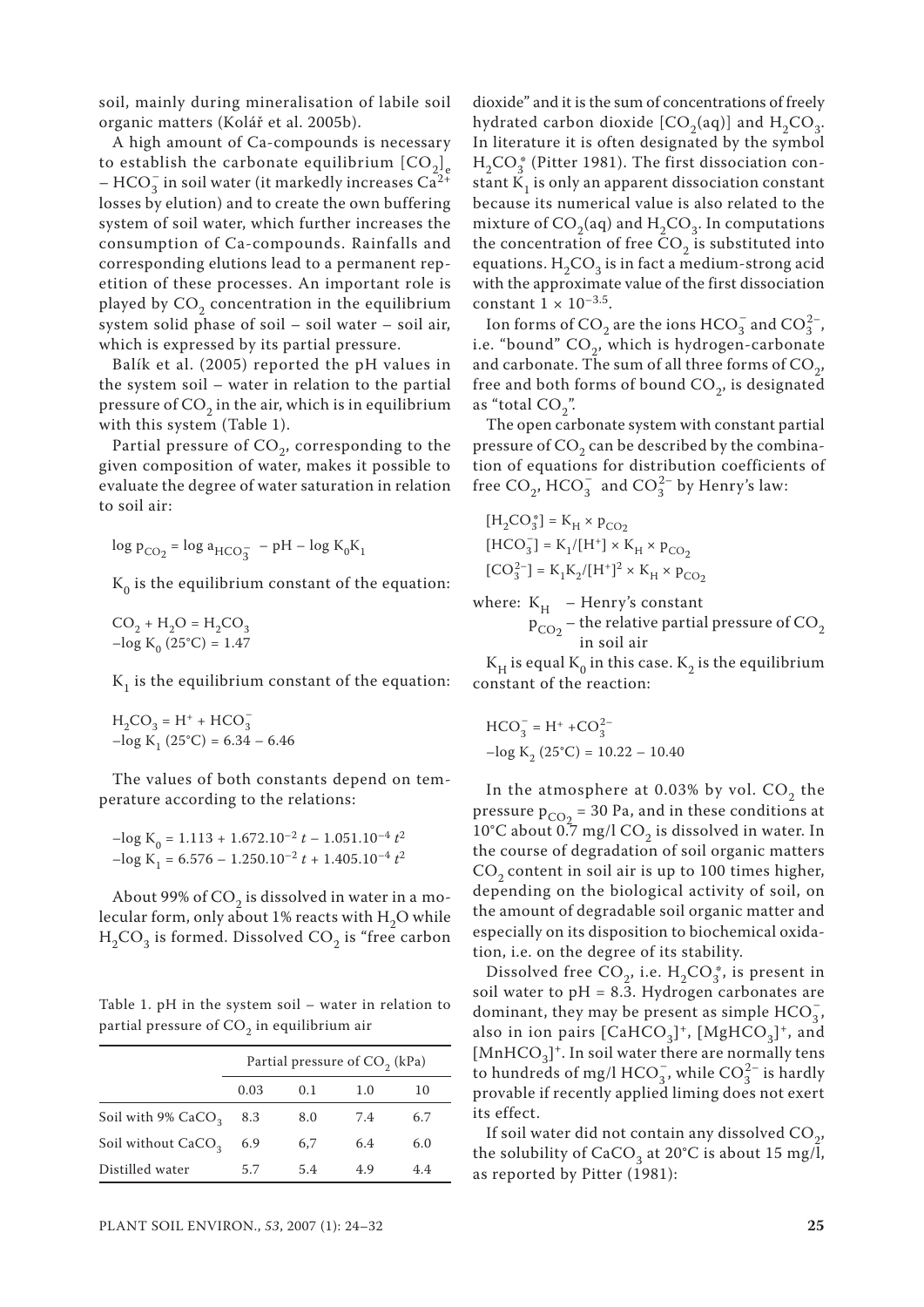$CaCO<sub>3</sub> \rightarrow \leftarrow [CaCO<sub>3</sub> (aq)]$ <sup>°</sup>

In the presence of dissolved  $CO<sub>2</sub>$  in soil water, which is usual, the solubility of  $CaCO<sub>3</sub>$  is substantially higher thanks to the reaction:

$$
CaCO_3 + H_2O + CO_2 = Ca^{2+} + 2 HCO_3^-
$$

The equilibrium between  $HCO_3^-$ , free  $CO_2^-$  and  $Ca^{2+}$  is established. The corresponding  $CO<sub>2</sub>$  from the equation is "equilibrium"  $CO<sub>2</sub>$ , designated as  $[CO<sub>2</sub>]$ <sub>e</sub>. If the amount of  $CO<sub>2</sub>$  in soil water is higher than corresponds to  $[CO_2]_e$ , the water continues to dissolve  $CaCO<sub>3</sub>$ . If it is lower,  $CaCO<sub>3</sub>$  is precipitated from water on active surfaces. The first paper dealing with calcium-carbonate equilibrium was published at the end of the 19<sup>th</sup> century by Schlössing and van't Hoff (Lehmann and Reuss 1923). They proved that:

 $[CO_2]_e = \text{const.} [HCO_3^-]^{2.56}$ 

Auerbach corrected this equation:

 $[CO_2]_e = \text{const.} [HCO_3^-]^3$ 

Based on experimental data the same author derived the relation:

 $K_2 = [H^+] \cdot K_s / [Ca^{2+}][HCO_3^-]$ 

where:  $K_s$  – the product of  $CaCO_3$  solubility

 $K<sub>2</sub>$  – the second dissociation constant of carbonic acid

If this equation is divided by the term for  $K_1$ (the first dissociation constant of carbonic acid),



Figure 1. Equilibrium curve of carbonate equilibrium according to Tillmans (1931)

 $[H^+]$  is eliminated and the equation is rearranged, then it has this form:

$$
[\text{CO}_2]_{\text{e}} = \text{K}_{\text{z}}/\text{K}_{\text{1}} \times \text{K}_{\text{s}} \, [\text{Ca}^{2+}] \, [\text{HCO}_3^-]^2
$$

Graphical representation of Auerbach's relation is a cubic parabola, representing an equilibrium curve of carbonate equilibrium, i.e. of the relation of  $[CO_2]_e$  to  $HCO_3^-$  concentration in mg/l water (Figure 1, Tillmans 1931).

If the point lies on the curve, soil water is in equilibrium. If it is below the curve,  $CaCO<sub>3</sub>$  will be precipitated. If it is above the curve,  $CaCO<sub>3</sub>$ will be dissolved.

According to Tillmans, surplus  $CO<sub>2</sub>$ , given by the abscissa AB, is  $CO<sub>2</sub>$  corrosive against Fe:

$$
2 \text{ Fe} + 2 \text{ H}_2\text{O} + 4 \text{ CO}_2 = 2 \text{ Fe}^{2+} + 4 \text{ HCO}_3^-
$$

This equation holds good in the absence of oxygen in water. But in normal conditions when soil water contains dissolved oxygen, oxidation of Fe2+ to Fe<sup>3+</sup> takes place with the return of  $CO<sub>2</sub>$ , which returns to the reaction:

$$
4 \text{ Fe}^{2+} + 8 \text{ HCO}_3^- + 2 \text{ H}_2\text{O} + \text{O}_2 = 4 \text{ Fe(OH)}_3 + 8 \text{ CO}_2
$$

The amount of  $CO<sub>2</sub>$ , given by the abscissa BC, is equilibrium  $CO_2$   $[CO_2]_e$ .

If soil water is in contact with  $CaCO<sub>3</sub>$ , surplus  $CO<sub>2</sub>$  reacts according to the equation:

$$
CaCO_3 + H_2O + CO_2 = Ca^{2+} + 2 HCO_3^-
$$

From 1 mole of free  $CO_2$  2 moles of HCO<sub>3</sub> are produced. Soil water is enriched with  $HCO_3^-$ , which increases the amount of equilibrium  $CO<sub>2</sub>$  in this water. The original composition of soil water given e.g. by point A changes along the abscissa AD in such a way that a decrease in free  $CO<sub>2</sub>$  by 10 mg/l causes an increase in  $HCO_3^-$  concentration by 27.7 mg/l. The reaction runs as far as point D, when water equilibrium is established. Only a part of surplus  $CO<sub>2</sub>$  corresponding to the abscissa AE dissolves CaCO<sub>3</sub>. Because AB > AE, the corrosivity of CO<sub>2</sub> against  $CaCO<sub>3</sub>$  is lower than against iron.

It is true that these relations are applicable to soil water for which it approximately holds good that  $2 [Ca<sup>2+</sup>] = [HCO<sub>3</sub><sup>-</sup>],$  i.e. for waters with relatively low salinity. The situation is complicated not only by the ionic strength of soil water, but also by temperature, and also by protonisation and formation of ion pairs of hydrogen carbonates. Langelier (1946) tried to remove these deficiencies and chose  $[H^+]$ ,  $[HCO_3^-]$ and  $\lceil Ca^{2+} \rceil$  as variables. He got the equation: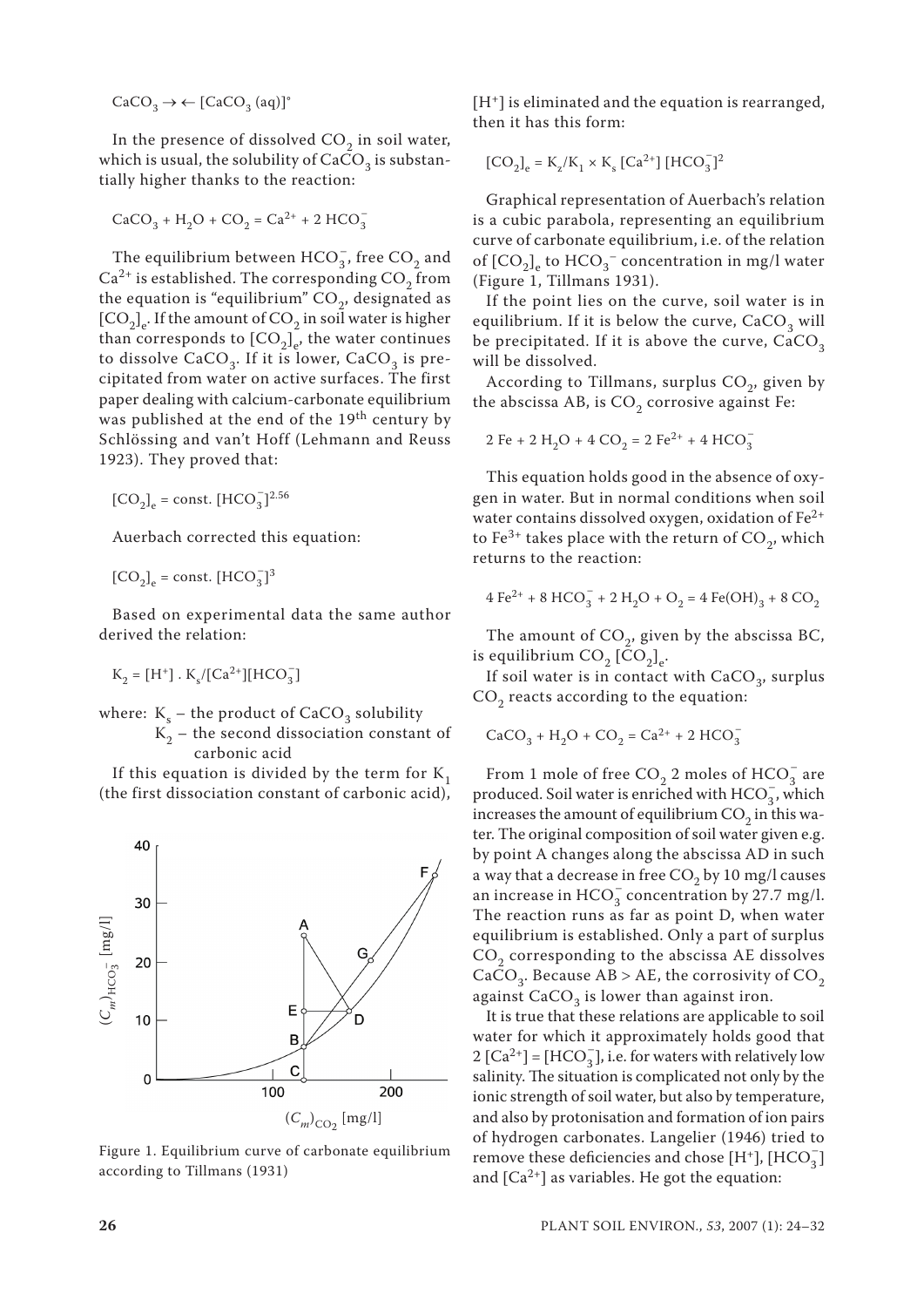$pH_s = \log K_s/K_2 - \log [Ca^{2+}] - \log [HCO_3^-]$ 

 $\rm pH_{s}$  is so called "saturation pH", i.e. the pH value the water would reach if it were in equilibrium with  $CaCO<sub>3</sub>$  at the given ionic composition (see the Figure 1, point B). If  $pH_s$  is compared with the initial pH of soil water, it is possible to determine from the  $pH - pH_s$  difference whether there exists water equilibrium or not. It is so called "Langelier saturation index", designated  $I_s$ . If its value is negative, the water continues to dissolve  $CaCO<sub>3</sub>$ .

The term  $\log K_s/K_2$  in the above equation assumes different values at different temperatures and different contents of solutes in water. It can be found in hydrochemical tables (Fähnrich 1955).

The calculation of  $CO<sub>2</sub>$  corrosive against limestone is done according to Unified Methods of Chemical Analyses of Soils (1965).

The pH value of soil water is in the range of 4.5–8.3, and it is mainly given by the equilibrium between free and bound  $CO<sub>2</sub>$ . It is strongly influenced by humus acids, cations with hydrolysing capacity, presence of phosphates, silicates, hydrogen sulphide, organic acids, and also by biological processes, nitrification and denitrification.

Besides the buffering capacity of soil particles (mineral and especially organic colloids, capable of ion exchange) and chemical buffering effect of  $CaCO<sub>3</sub>$  in the soil, the buffering capacity of soil water designated as  $β$  is very important (Weber 1963).

Buffering capacity of water  $(β)$  expresses its capacity to regulate pH changes after the addition of acids and bases. It is defined as the ratio of infinitesimal addition of a strong base  $(C_b)$  or strong acid  $(C_a)$  in mol/l to the respective change in pH evoked by this addition:

 $\beta = dC_b/dpH = -dC_a/dpH$ 

It is an inverse value of the slope of tangent to the titration curve of  $pH = f(C_b)$  at the given point. It is given in mol/l and its value is always positive.

Buffering systems in soil water are homogeneous and heterogeneous, the most important homogeneous buffering system is  $CO_2 \rightarrow HCO_3^- - CO_3^{2-}$ . Maximum buffering capacity is reached in this system at the equality of concentrations  $[CO<sub>3</sub>]$  $=$  [HCO<sub>3</sub>], i.e. at pH about 6.34. Heterogeneous buffering systems are ion exchanges, simple ion adsorption, chemisorption, and also precipitation in the soil, respiration of soil microorganisms and many others.

In a humid mountain area the relationship between soil water and surface water of streams is always closer because lighter and incessantly eluted soils in the catchment significantly influence the composition of these waters. In 2002 we compared the quality of surface waters, soils and degree of lability of soil organic matters in 1986 and 2001 (and later in 2004–2005) to determine what changes were caused by a reduction in the intensity of agricultural production in the Šumava area. An experiment was conducted in the catchment of nine Šumava brooks on an area of 78.5 km<sup>2</sup> (Kolář et al. 2002). These results were applied to compute  $I_s$ ,  $H_2CO_3^*$  and  $[CO_2]_e$ .

If the above statements are summarised, it is not obviously reasonable to consider liming as a mere reduction of soil acidity. Besides the neutralising effect liming must overcome the established buffering systems of soil as well as of soil water. The better the reserve of oxidisable organic matters in soil and the lower the stability of these organic matters (and it is an assumption for a microbially highly active and fertile soil), the higher the consumption of calcareous compounds to establish equilibrium between  $CO_2$  and  $HCO_3^-$  and the higher the production of water-soluble CaHCO<sub>3</sub>. It implies a good reserve of exchangeable calcium in soil on the one hand, but its losses due to elution will be higher on the other hand.

#### **MATERIAL AND METHODS**

A demonstration experiment was conducted to prove these considerations.

Topsoil samples were taken from acid sandy-loam Cambisols in the locality České Budějovice (A), Ktiš (B) and Kubova Huť (C). In these samples we determined exchange pH, liming need according to Schachtschabel from a potentiometric titration curve, cation exchange capacity and degree of sorption saturation V.  $C_{\alpha}$  and stability of organic matters were determined by means of the rate constant of their biochemical oxidation according to the method we published some time ago (Kolář et al. 2005a, b).

Soil water was extracted from topsoil samples cooled to 4°C with degasified distilled water with moist lentils of NaOH of the same temperature under the cap of an absorber. Unfortunately, we could not use any common methods to extract soil water because it would not be possible to determine free  $CO<sub>2</sub>$ .

In the extracts we measured solutes, acid neutralising capacity ANC<sub>4.5</sub>, free CO<sub>2</sub>, bound CO<sub>2</sub>, Ca<sup>2+</sup>,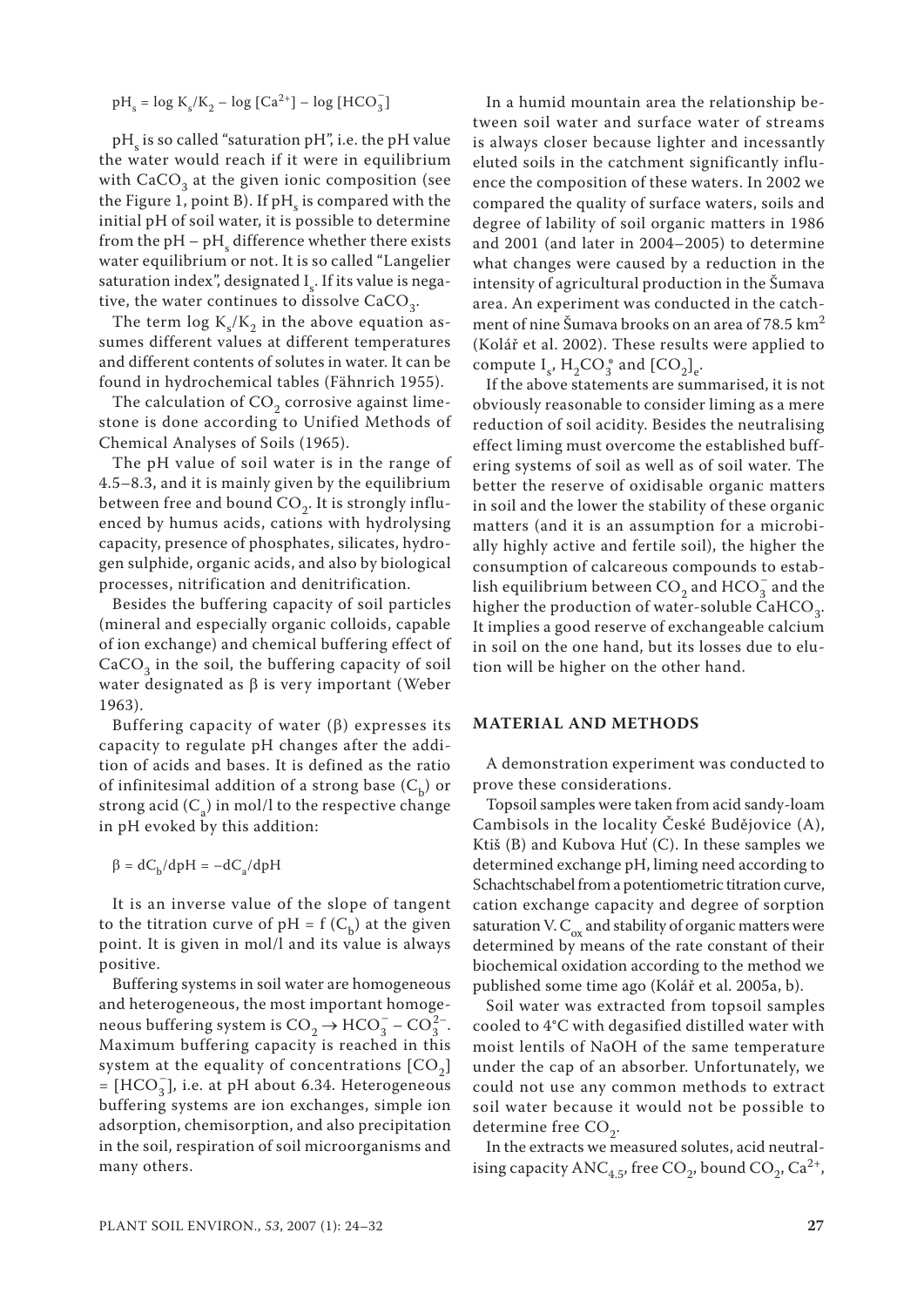$HCO_3^-$  and pH. From these values we calculated pH<sub>s</sub> according to the above-mentioned formula using the tabular value  $\log K_s/K_2$  for the detected amount of solutes and temperature of 10°C. Langelier saturation index  $I_s$  was computed from this data. Measured values of pH were compared with pH calculated according to Nachtigall from free and bound  $\mathrm{CO}_2^{}$  (Lhotský 1954). Equilibrium CO<sub>2</sub> was determined on the basis of ANC<sub>4.5</sub> from Lhotský's Tables.

In the second part of this study soil samples were enriched with a dose of 5 g of dry matter of organic matters/500 g of soil sample because according to some authors the fertile soil can transform up to several tens of tons of organic matters DM per year. Sources of organic matters were dried ground farmyard manure (originally

14.3% organic matters) (variants X), dried clover meal (variants Y) and glucose (variant Z). In these samples the above-mentioned soil characteristics were determined immediately after sample treatment and after 180-day incubation of samples wetted to 50% of their water retention capacity in a thermostat at 25°C while evaporated water was continually added.

In the third part of this study, based on the results of the cited paper Kolář et al. (2002), from the values of  $[Ca^{2+}]$  and  $[HCO_{3}^-]$  and the value of  $K_s$ : $K_2$  for the given content of solutes and temperature 10°C from the table reported by Pitter (1981) we calculated the value of saturation  $\mathsf{pH}_{\mathsf{s}}$  according to Langelier and from the difference  $pH-pH_s$ of surface waters Langelier saturation index Is . Comparing the pH value of waters with theoretical

Table 2. Analyses of soil samples (ABC) on the first and  $180<sup>th</sup>$  day after incubation start at 25°C with 1% addition of organic matter in the form of dried ground farmyard manure (X), clover meal (Y) and glucose (Z)

|                                                               | Day          | A    | B    | $\mathsf C$ | AX   | AY   | AZ   | BX   | BY   | BZ   | CX.  | <b>CY</b> | CZ   |
|---------------------------------------------------------------|--------------|------|------|-------------|------|------|------|------|------|------|------|-----------|------|
| pH/KCl                                                        | $\mathbf{1}$ | 6.25 | 5.91 | 5.60        | 6.30 | 6.20 | 6.25 | 6.00 | 5.92 | 5.90 | 5.80 | 5.68      | 5.60 |
|                                                               | 180          | 6.19 | 6.03 | 5.60        | 6.18 | 6.05 | 6.05 | 5.82 | 5.71 | 5.63 | 5.75 | 5.50      | 5.38 |
| Liming need                                                   | $\mathbf{1}$ | 11   | 15   | 35          | 11   | 11   | 11   | 15   | 16   | 15   | 35   | 35        | 34   |
| (acetate method - Schachtschabel)<br>$[0.1 \text{ CaO t/ha}]$ | 180          | 11   | 16   | 35          | 14   | 16   | 17   | 19   | 21   | 21   | 38   | 41        | 41   |
| Liming need                                                   | $\mathbf{1}$ | 16   | 16   | 30          | 16   | 16   | 16   | 16   | 16   | 16   | 29   | 30        | 29   |
| (potentiometric titration curve)<br>$[0.1 \text{ CaO t/ha}]$  | 180          | 16   | 16   | 31          | 21   | 23   | 24   | 22   | 24   | 24   | 34   | 37        | 37   |
| <b>CEC</b>                                                    | $\mathbf{1}$ | 219  | 175  | 134         | 219  | 219  | 219  | 175  | 176  | 175  | 132  | 133       | 133  |
| (Mehlich)<br>[mval.chem. eqv./kg]                             | 180          | 225  | 180  | 136         | 231  | 229  | 219  | 185  | 183  | 175  | 138  | 135       | 132  |
| Degree of sorption saturation<br>V                            | $\mathbf{1}$ | 83   | 68   | 53          | 81   | 82   | 80   | 65   | 65   | 67   | 55   | 54        | 55   |
| [%]                                                           | 180          | 82   | 69   | 55          | 82   | 84   | 82   | 66   | 68   | 67   | 52   | 53        | 55   |
| $\mathsf{C}_{\text{ox}}$<br>(ISO 14235)                       | $\mathbf{1}$ | 1.12 | 1.50 | 1.84        | 2.03 | 1.99 | 2.13 | 2.47 | 2.42 | 2.50 | 2.90 | 2.81      | 2.84 |
| $[%]$                                                         | 180          | 1.01 | 1.31 | 1.76        | 1.47 | 1.43 | 1.00 | 1.99 | 2.00 | 1.32 | 2.55 | 223       | 1.65 |
| Rate constant<br>of biochemical oxidation<br>of C-compounds   | 1            | 0.02 | 0.03 | 0.05        | 0.25 | 0.31 | 0.81 | 0.26 | 0.33 | 0.81 | 0.28 | 0.35      | 0.83 |
| K<br>[24 hours]                                               | 180          | 0.02 | 0.03 | 0.03        | 0.14 | 0.11 | 0.02 | 0.10 | 0.10 | 0.03 | 0.15 | 0.15      | 0.03 |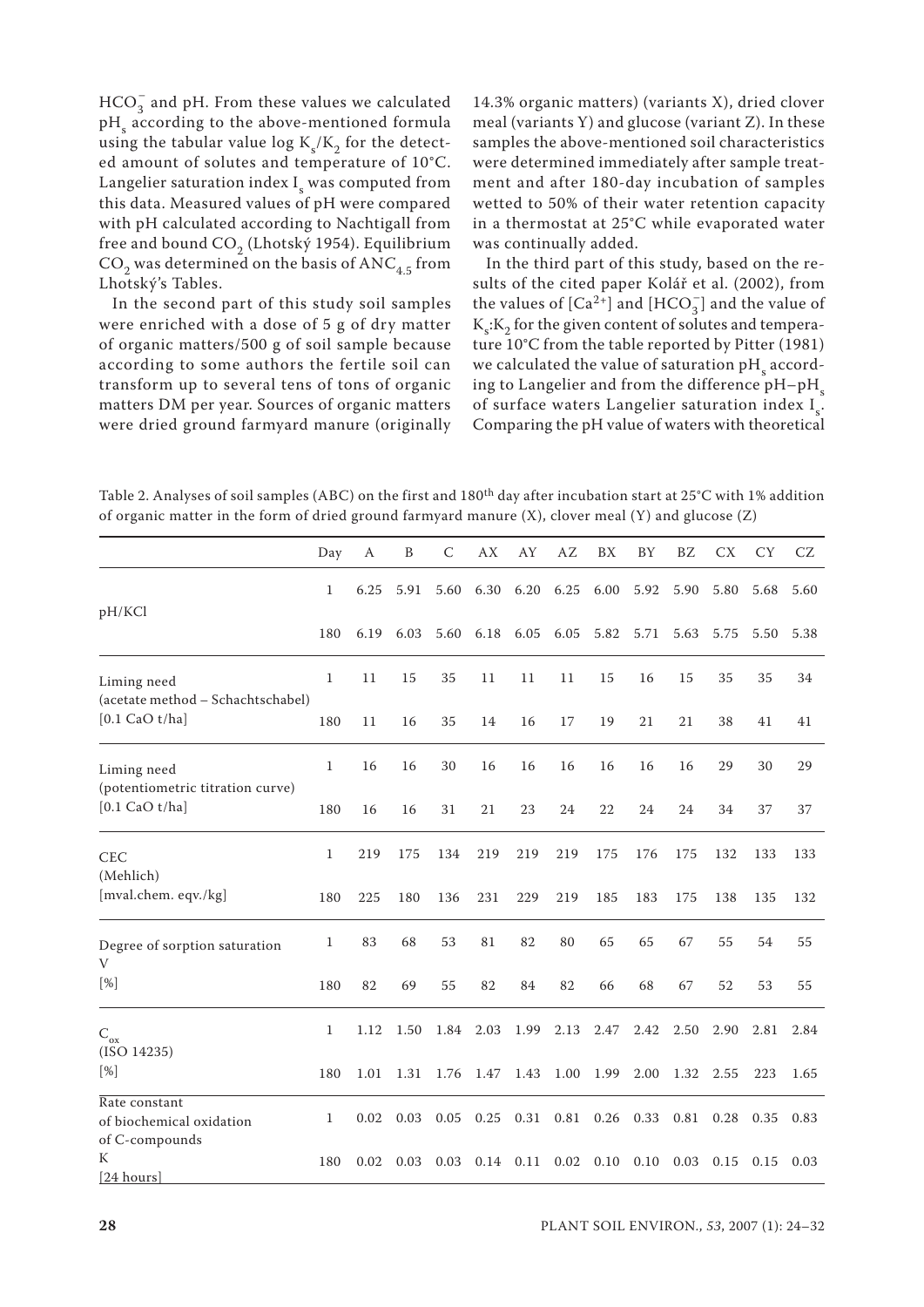|                       | Day          | A      | B      | C      | <b>AX</b> | AY     | AZ     | BX     | BY     | BZ     | <b>CX</b> | <b>CY</b> | CZ     |
|-----------------------|--------------|--------|--------|--------|-----------|--------|--------|--------|--------|--------|-----------|-----------|--------|
| Solutes               | 1            | 280    | 160    | 118    | 294       | 287    | 618    | 175    | 167    | 501    | 126       | 122       | 460    |
| [mg/l]                | 180          | 282    | 155    | 119    | 315       | 307    | 284    | 199    | 186    | 184    | 148       | 131       | 130    |
| Free $CO2$            | $\mathbf{1}$ | 20.4   | 40.6   | 60.5   | 20.4      | 40.6   | 60.5   | 20.4   | 40.6   | 60.5   | 20.4      | 40.6      | 60.5   |
| [mg/l]                | 180          | 24.3   | 43.1   | 61.7   | 57.4      | 88.3   | 126.3  | 52.5   | 85.6   | 120.1  | 61.3      | 82.1      | 128.1  |
| Bound CO <sub>2</sub> | 1            | 41.8   | 31.6   | 22.0   | 45.2      | 42.7   | 42.5   | 31.0   | 32.2   | 32.8   | 22.1      | 22.5      | 21.8   |
| (mg/l)                | 180          | 48.4   | 47.5   | 34.5   | 75.4      | 61.5   | 80.6   | 65.4   | 55.4   | 90.1   | 47.7      | 42.1      | 85.9   |
| Equilibrium $CO2$     | $\mathbf{1}$ | 2.0    | 1.1    | 0.6    | 2.4       | 2.1    | 2.1    | 1.0    | 1.1    | 1.1    | 0.6       | 0.6       | 0.6    |
| [mg/l]                | 180          | 2.8    | 2.6    | 1.3    | 9.7       | 5.2    | 11.7   | 6.1    | 4.0    | 17.4   | 2.7       | 2.1       | 14.7   |
| HCO <sub>3</sub>      | $\mathbf{1}$ | 115.9  | 87.2   | 61.0   | 125.0     | 117.9  | 116.4  | 85.4   | 89.7   | 91.0   | 61.5      | 63.9      | 60.0   |
| [mg/l]                | 180          | 134.2  | 132.5  | 94.0   | 209.3     | 170.8  | 223.0  | 182.1  | 151.2  | 250.0  | 132.5     | 118.0     | 238.1  |
|                       | 1            | 6.80   | 6.20   | 5.80   | 6.82      | 6.80   | 6.79   | 6.95   | 6.62   | 6.20   | 6.90      | 6.58      | 5.80   |
| pH/H <sub>2</sub> O   | 180          | 6.72   | 6.13   | 5.60   | 6.62      | 6.72   | 6.60   | 6.84   | 6.50   | 6.00   | 6.72      | 6.53      | 5.50   |
|                       | $\mathbf{1}$ | 7.14   | 6.71   | 6.38   | 7.17      | 6.84   | 6.66   | 7.01   | 6.71   | 6.54   | 6.86      | 6.55      | 6.36   |
| pH (Nachtigall)       | 180          | 7.12   | 6.87   | 6.57   | 6.93      | 6.65   | 6.62   | 6.90   | 6.63   | 6.70   | 6.62      | 6.52      | 6.64   |
| Difference $pH/H2O$   | $\mathbf{1}$ | $-0.3$ | $-0.5$ | $-0.7$ | $-0.4$    | 0.0    | $+0.2$ | $-0.1$ | $-0.1$ | $-0.3$ | $+0.1$    | 0.0       | $-0.6$ |
| - pH (Nachtigall)     | 180          | $-0.4$ | $-0.7$ | $-0.1$ | $-0.3$    | $+0.1$ | 0.0    | $-0.1$ | $-0.1$ | $-0.7$ | $+0.1$    | 0.0       | $-1.1$ |

Table 3. Analyses of soil solutions (ABC) on the first and 180<sup>th</sup> day after incubation start at 25°C with 1% addition of organic dry matter in the form of dried ground farmyard manure (X), clover meal (Y) a glucose (Z)

pH calculated according to Nachtigall from free and bound  $CO<sub>2</sub>$  (Lhotský 1954) we found out that in the waters of all 9 Šumava brooks the carbonate buffering system was dominant in relation to the other buffering systems because the difference in both values did not exceed 0.1 pH.

The values of equilibrium  $CO<sub>2</sub>$  were derived from acid neutralising capacity  $\widehat{ANC}_{4.5}$  while the values of free CO<sub>2</sub> were computed from base neutralising capacity  $BNC_{8,3}$  according to Lhotský's Tables (1954).

These results were compared with the average value of the degree of stability of soil organic matters in the soil samples 0–20 cm of the particular watersheds that were taken in a square grid of the side 1 km (16 samples from 9 km<sup>2</sup>) by means of

Table 4. Analyses of soil solutions (ABC) on the first and 180<sup>th</sup> day after incubation start at 25°C with 1% addition of dry matter in the form of dried ground farmyard manure (X), clover meal (Y) and glucose (Z)

|                                                   | Day | A   | B   | C   | AX                       | AY     | AZ     | BX                   | BY     | BZ                       | СX          | СY     | CZ                       |
|---------------------------------------------------|-----|-----|-----|-----|--------------------------|--------|--------|----------------------|--------|--------------------------|-------------|--------|--------------------------|
| Acid neutralising capacity*<br>$\text{ANC}_{4.5}$ |     | 1.9 | 1.4 | 1.0 | 2.0                      | 1.9    | 1.9    | 1.4                  | 1.5    | 1.5                      | 1.0         | 1.0    | 1.0                      |
| (total alkalinity)<br>[mmol/l]                    | 180 | 2.2 | 2.1 | 1.5 | 3.4                      | 2.8    | 3.7    | 3.0                  | 2.5    | 2.1                      | 2.2         | 1.9    | 3.9                      |
|                                                   |     |     |     |     |                          | 7.0    | 7.0    | 7.0                  | 6.7    |                          | 6.9         | 6.7    |                          |
| Saturation pH <sub>s</sub>                        | 180 |     |     |     |                          | 7.1    | 7.2    | 7.1                  | 6.9    | $\overline{\phantom{0}}$ | 7.0         | 6.9    | $\overline{\phantom{m}}$ |
| Langelier saturation                              |     |     |     |     | —                        | $-0.2$ | $-0.2$ | 0.0                  | $-0.1$ | $\qquad \qquad =$        | $0.0\,$     | $-0.1$ | $\overline{\phantom{0}}$ |
| index $I_s$ (pH – pH <sub>s</sub> )               | 180 |     |     |     | $\overline{\phantom{0}}$ | $-0.4$ |        | $-0.4$ $-0.3$ $-0.4$ |        | $-$                      | $-0.3 -0.4$ |        |                          |

 $*ANC_{4.5}$  is the acid neutralising capacity, it is the neutralising acid-base capacity that is an integral of buffering capacity in a chosen range of pH; the sample is titrated with acid to pH = 4.5; in titration with base to pH =  $8.3$ we will determine the base capacity (formerly called "total acidity") BNC<sub>8.3</sub>; in waters in the interval of pH = (4.5)  $\le$  8.3) it holds good that the concentration of total CO<sub>2</sub>, designated C<sub>T</sub>, is ANC<sub>4.5</sub> + BNC<sub>8.3</sub> [mmol/l]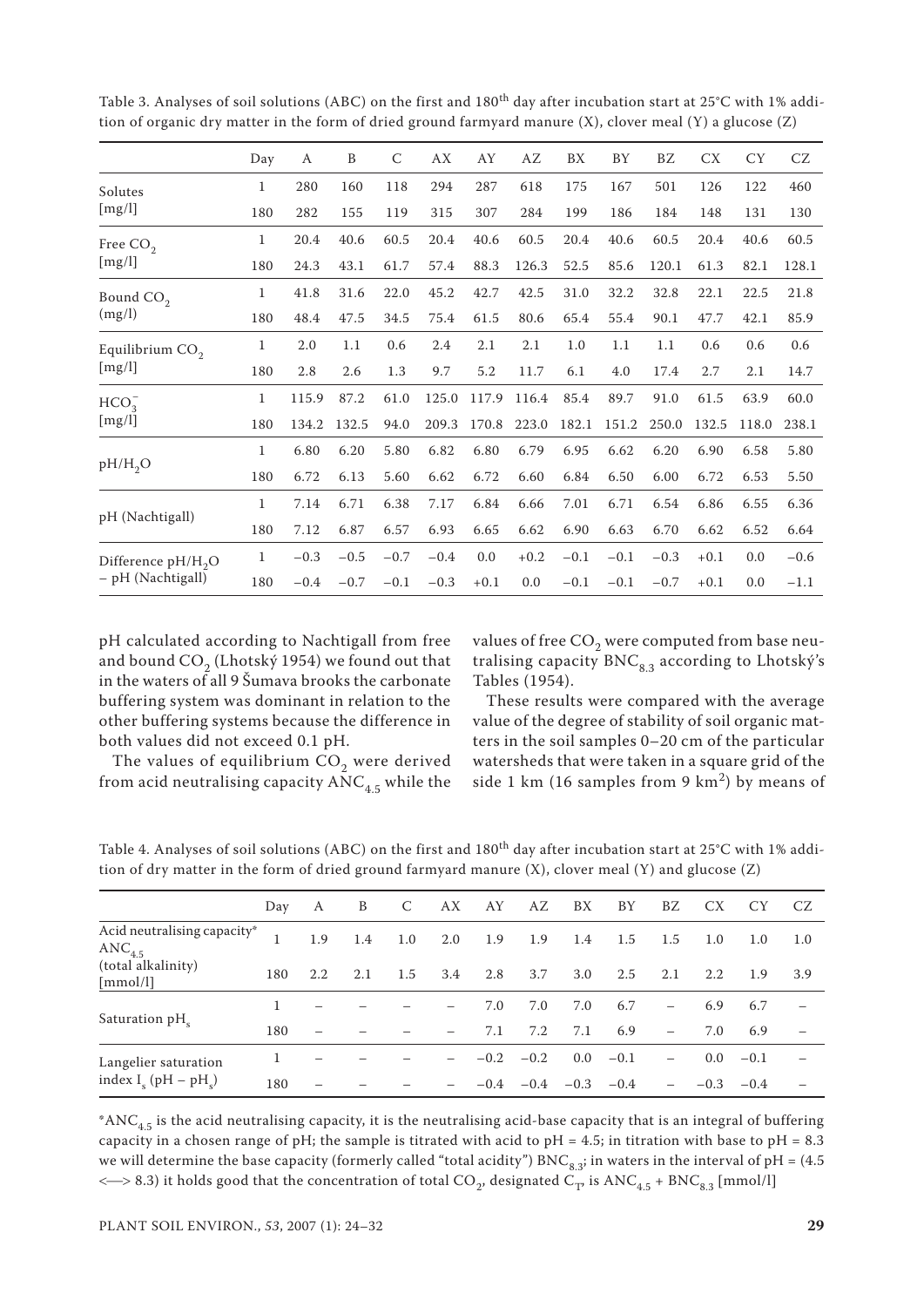Table 5. Basic characteristics of the watersheds under study

| Sample | Stream               | Forest<br>Area<br>percentage<br>(km <sup>2</sup> )<br>$(\%)$ |    | Altitude<br>above sea level<br>(m) | Specific outflow<br>$(1/s/km^2)$ |
|--------|----------------------|--------------------------------------------------------------|----|------------------------------------|----------------------------------|
| 101    | Malý Strážný         | 6.035                                                        | 20 | 630-750                            | 8.59                             |
| 102    | Sušský               | 13.323                                                       | 30 | $600 - 830$                        | 8.59                             |
| 103    | Práčovský            | 8.153                                                        | 30 | $510 - 650$                        | 10.59                            |
| 104    | Močeradský           | 7.308                                                        | 30 | $630 - 800$                        | 7.82                             |
| 105    | Zdíkovský            | 16.963                                                       | 40 | 570-770                            | 7.40                             |
| 106    | Zvíkovský            | 6.992                                                        | 30 | $480 - 610$                        | 9.61                             |
| 107    | Buďský               | 7.111                                                        | 30 | $490 - 690$                        | 9.61                             |
| 108    | Popelicko-Dluhošťský | 7.779                                                        | 60 | 580-770                            | 11.34                            |
| 109    | Kondračský           | 4.900                                                        | 20 | $490 - 630$                        | 6.18                             |

GPS with a GARMIN e TREEX device, expressed by the rate constant of their biochemical oxidation (Kolář et al. 2003, 2005a).

The calculations from analytical data from 1986 and 2001 were complemented by the calculations from data acquired in 2004–2005.

The results were processed by mathematical and statistical methods for several-element sets at a significance level  $\alpha$  = 0.05 and 95% reliability interval from the range of results according to Dean and Dixon (Eckschlager et al. 1980).

# **RESULTS AND DISCUSSION**

Table 2 shows the results of soil analyses of the demonstration trial; the results of its hydrochemical analyses and calculations are given in Tables 3 and 4.

The distribution of  $CO<sub>2</sub>$  forms in water can be calculated from acid-base neutralising capacities if the carbonate buffering system is dominant in relation to the other buffering systems. It is shown by a comparison of the measured pH value of water with the value calculated from the concentrations of  $H_2CO_3^*$ ,  $HCO_3^-$  and  $CO_3^{2-}$ . It is conditioned by correspondence of 0.1 pH. Only variants AY, AZ, BX, BY, CX and CY satisfied this condition, i.e. all variants with clover meal and two variants with farmyard manure. Only these variants provided reliable data for the final calculations of Ca-compound consumption to establish the carbonate equilibrium of soil water. Langelier saturation index was computed in these variants only. Its value was negative in all cases; mineralisation of farmyard manure and clover meal increased water corrosivity against  $CaCO<sub>3</sub>$  twice to four times in all soil samples, and it is interesting that this increase was higher than that caused by glucose (twofold increase), which acidified the variants after incubation more than farmyard manure and clover meal. The incubation had a slight effect on CEC in all soil samples while the effect of manure was the most marked among the organic additives. The need of liming according to the potentiometric titration curve was mostly higher than when calculated according to Schachtschabel. After incubation the highest decrease in  $C_{ox}$  was measured in glucose whereas it was the lowest after manure addition and in more acid soil C. The values of rate constants correspond to this pattern: they were the most stable in variants with manure addition – obviously due to the influence of the content of bedding straw and to the presence of a higher amount of stabilised components.

After mineralisation the extracts of soil water had a higher content of solutes – except the variants with glucose, which was fully mineralised to  $CO<sub>2</sub>$ . The highest amount of aggressive  $CO<sub>2</sub>$  was not measured in variants with glucose but in variants with clover meal, and a lower amount was determined in variants with manure, which is logical considering the value of the stability of its organic matters.

If we take into account only the difference between free and equilibrium  $CO<sub>2</sub>$ , in variants with manure it is 40–60 mg/l  $CO<sub>2</sub>$  and in variants with clover meal about 80 mg/l  $CO<sub>2</sub>$ , and if topsoils of these soils contain on average 1.2.10<sup>6</sup> l water/ha, stechiometry indicates that after the breakdown of added organic matters water in the soil on an area of 1 ha to a depth of 40 cm requires to establish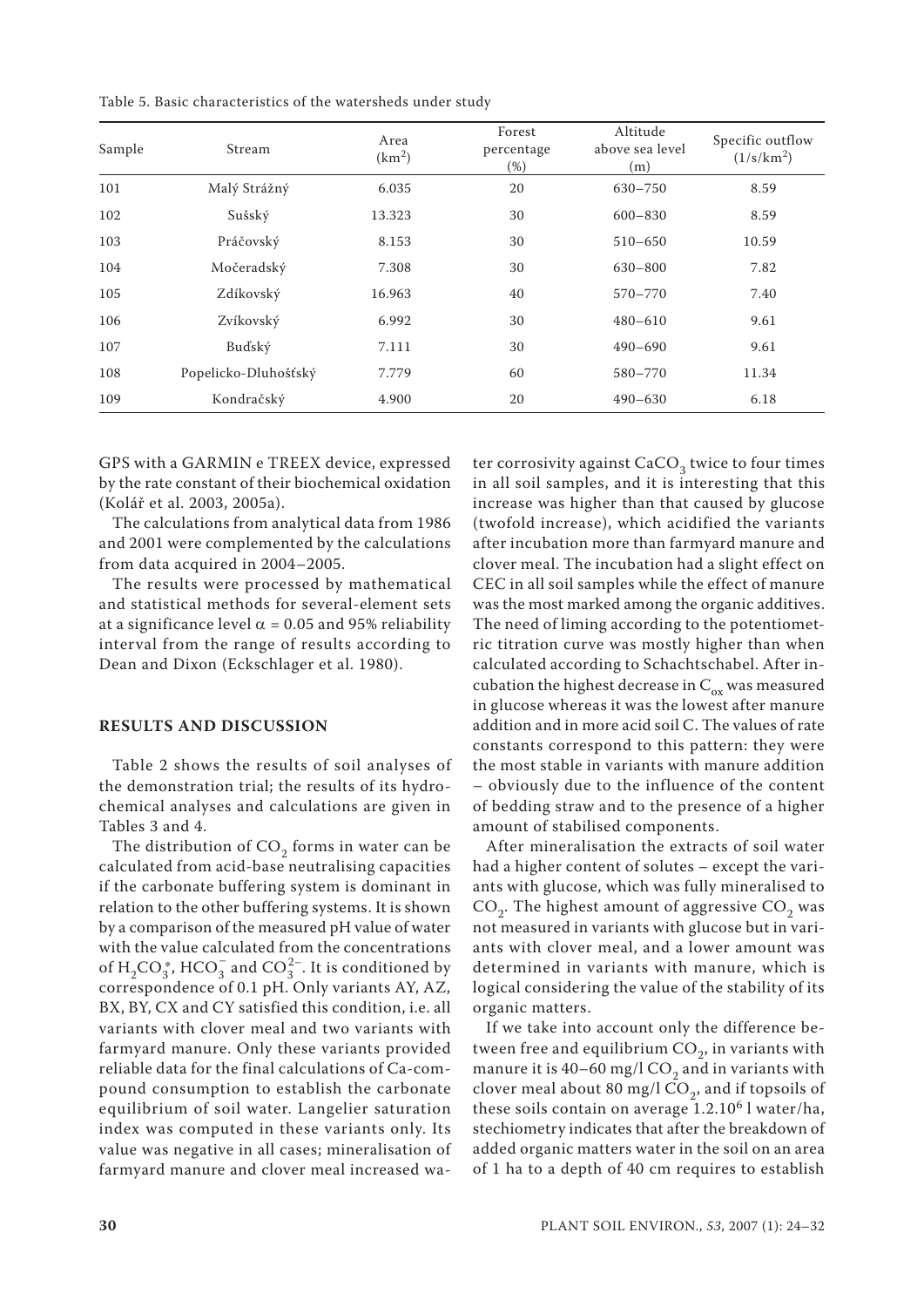| a new carbonate equilibrium 0.22 t CaCO <sub>3</sub> at zero<br>elution! At the existing elution $Ca^{2+}$ consumption<br>is covered from its soil reserve. The elution always<br>takes place to a larger or smaller extent in relation<br>to soil permeability. It is to note that in spite of<br>the ideal conditions of long-term incubation only                                    | $\left(\left[CO_{2}\right]_{e}\right)$ , saturation pH <sub>s</sub> according to Langelier, saturation index I <sub>s</sub> in the waters of Šumava brooks and                                                                                       |      | $k_1$ (24 hours)                                                                                             | $0.009 \pm 0.000$                                 | $0.007 \pm 0.001$                          | $0.009 \pm 0.000$        | $0.009 \pm 0.001$           | $0.007 \pm 0.000$                  | $0.009 \pm 0.000$            | $0.010 \pm 0.002$       | $0.006 \pm 0.001$                     | $0.006 \pm 0.000$             |
|-----------------------------------------------------------------------------------------------------------------------------------------------------------------------------------------------------------------------------------------------------------------------------------------------------------------------------------------------------------------------------------------|------------------------------------------------------------------------------------------------------------------------------------------------------------------------------------------------------------------------------------------------------|------|--------------------------------------------------------------------------------------------------------------|---------------------------------------------------|--------------------------------------------|--------------------------|-----------------------------|------------------------------------|------------------------------|-------------------------|---------------------------------------|-------------------------------|
| 40–50% of added organic matters was mineralised<br>as shown by $C_{ox}$ . To the above-mentioned con-                                                                                                                                                                                                                                                                                   |                                                                                                                                                                                                                                                      | 2004 |                                                                                                              | $-0.01$                                           | $-0.01$                                    | 0.00                     | $-0.02$                     | $-0.01$                            | $-0.01$                      | $-0.02$                 | $-0.01$                               | $-0.01$                       |
| sumption of $CaCO3$ for the establishment of a new<br>carbonate equilibrium of soil water it is necessary<br>to add the main consumption for a reduction in                                                                                                                                                                                                                             |                                                                                                                                                                                                                                                      |      | $\rm{pH}_{\rm s}$                                                                                            | 6.52                                              | 6.60                                       | 6.57                     | 6.60                        | 6.72                               | 6.45                         | 6.47                    | 6.64                                  | 6.33                          |
| acidity of the solid phase of soil which after miner-<br>alisation of organic matters amounts to 2.1–3.7 t/ha<br>CaO for soils ABC, i.e. $4-7$ t CaCO <sub>3</sub> /ha, in the<br>form of an ameliorating dose, as indicated by the<br>potentiometric titration curve.<br>Table 5 shows the characteristics of the catch-                                                               |                                                                                                                                                                                                                                                      |      | $\mathrm{H_{2}CO_{3}^{*-}(CO_{2})_{e}}$ (mg/l)                                                               | $\sim$<br>$\mathord{+}\mathord{\mathsf{I}}$<br>53 | $\mathbf{\sim}$<br>$\qquad \qquad +$<br>40 | $^{\circ}$<br>$+1$<br>54 | $\circ$<br>$^{\rm +}$<br>36 | $\pm~12$<br>55                     | $\circ$<br>$\pm\,$<br>$50\,$ | $^{\circ}$<br>$+$<br>47 | $\pm$ 10<br>65                        | $\circ$<br>$^{\rm +}$<br>40   |
| ments of nine Šumava brooks where practical<br>surveys were done. Detailed analyses of waters of<br>these brooks in 1986, 2001 and 2004 and analyses of<br>soils of these watersheds including the evaluation<br>of the degree of stability of their organic matters                                                                                                                    |                                                                                                                                                                                                                                                      |      | $k_1$ (24 hours)                                                                                             | $0.009 \pm 0.001$                                 | $0.008 \pm 0.000$                          | $0.015 \pm 0.002$        | $0.010 \pm 0.004$           | $0.007 \pm 0.000$                  | $0.010\pm0.001$              | $0.010 \pm 0.000$       | $0.004 \pm 0.000$                     | $0.006 \pm 0.000$             |
| and fractionation of their carbon were described<br>by Kolář et al. (2002). These analyses documented<br>that a reduction in farming intensity in the area                                                                                                                                                                                                                              |                                                                                                                                                                                                                                                      |      | $\overline{a}$                                                                                               | $-0.03$                                           | $-0.01$                                    | 0.00                     | $-0.01$                     | $-0.02$                            | $-0.03$                      | $-0.04$                 | $-0.10$                               | $-0.02$                       |
| concerned decreased the content of N-CO <sub>3</sub> in the<br>brook waters to 66% of the value under the intensive<br>agricultural use of landscape and the content of                                                                                                                                                                                                                 |                                                                                                                                                                                                                                                      | 2001 | $\mathbf{p} \mathbf{H}_{\mathrm{s}}$                                                                         | 6.50                                              | 6.60                                       | 6.64                     | 6.51                        | 6.78                               | 6.59                         | 6.81                    | 6.74                                  | 6.42                          |
| N-NH $_4^+$ decreased even to 7% of the original value.<br>In the soils of brook watersheds the content of total<br>$\mathrm{C_{org}}$ did not change in fact, and active soil carbon<br>$\widetilde{C_{\text{hws}}}$ decreased. It is interesting that the values of<br>$\mathrm{COD}_\mathrm{Mn}$ (chemical oxygen demand determined<br>by a permangate method) in waters showing the |                                                                                                                                                                                                                                                      |      | $H_2CO_3^*(-(CO_2)^{(-)}$<br>(mg/l)                                                                          | ±14<br>62                                         | $\circ$<br>$+$<br>48                       | $\sim$<br>$\pm$<br>53    | $\circ$<br>$+$<br>44        | $\sigma$<br>$+$<br>$\overline{61}$ | ± 12<br>57                   | $48 \pm 10$             | ${}^{\circ}$<br>$+$<br>$\overline{C}$ | $\circ$<br>$+1$<br>$\ddot{4}$ |
| proportion of easily degradable organic matters<br>increased. This apparent paradox is explained<br>by the fact that the rate constant of biochemical<br>oxidation of soil organic matters decreased, or<br>the stability of easily degradable soil matters is                                                                                                                          |                                                                                                                                                                                                                                                      |      | $k_1$ (24 hours)                                                                                             | $0.035 \pm 0.004$                                 | $0.028 \pm 0.002$                          | $0.0190 \pm 0.001$       | $0.026 \pm 0.001$           | $0.012 \pm 0.000$                  | $0.048 \pm 0.002$            | $0.017 \pm 0.001$       | $0.019 \pm 0.001$                     | $0.030 \pm 0.002$             |
| higher. Lower values of C <sub>hws</sub> and markedly lower<br>values of nitrification test, basal respiration car-<br>bon, microbial biomass carbon and Hendrix index                                                                                                                                                                                                                  |                                                                                                                                                                                                                                                      |      |                                                                                                              | $-0.28$                                           | $-0.18$                                    | $-0.41$                  | $-0.23$                     | $-0.14$                            | $-0.52$                      | $-0.18$                 | $-0.25$                               | $-0.33$                       |
| of biological activity of soil correspond with the<br>above finding. It is to conclude that the reduction<br>in agricultural production in the Šumava area in                                                                                                                                                                                                                           |                                                                                                                                                                                                                                                      | 1986 | рH <sub>s</sub>                                                                                              | 6.82                                              | 6.99                                       | $7.00\,$                 | 6.74                        | 6.92                               | 7.12                         | 7.05                    | 6.94                                  | 6.79                          |
| 1986-2004 slightly increased the elution of de-<br>gradable organic matters from watershed soils but<br>these matters increased their stability in soils in the<br>given period. In this way the soils are deprived of<br>the most valuable fraction of soil organic matters<br>providing an available source of energy for their                                                       | rate constant $k_1$ of biochemical oxidation of organic matters in the soils of watersheds of these brooks in 1986, 2001 and 2004<br>Table 6. Differences in free CO <sub>2</sub> (H <sub>2</sub> CO <sub>3</sub> *) and equilibrium CO <sub>2</sub> |      | $\mathrm{H}_{2}\mathrm{CO}_{3}^{*}\text{-}\mathrm{(CO}_{2})_{\mathrm{e}}^{*}$<br>$\left(\frac{mg}{l}\right)$ | $240 \pm 38$                                      | 26<br>$132 \pm 1$                          | $286 \pm 41$             | 38<br>$154 \pm 1$           | $198 \pm 40$                       | $\pm 69$<br>352              | 24<br>$+$<br>132        | $176 \pm 27$                          | $220 \pm 44$                  |
| microbial populations. It is naturally reflected<br>in the calcium carbonate equilibriums of waters<br>from the soils of watersheds of Šumava brooks,                                                                                                                                                                                                                                   |                                                                                                                                                                                                                                                      |      | Sample                                                                                                       | $\overline{\mathrm{D}}$                           | 102                                        | 103                      | 104                         | 105                                | 106                          | 107                     | 108                                   | 109                           |
| PLANT SOIL ENVIRON., 53, 2007 (1): 24-32                                                                                                                                                                                                                                                                                                                                                |                                                                                                                                                                                                                                                      |      |                                                                                                              |                                                   |                                            |                          |                             |                                    |                              |                         |                                       | 31                            |